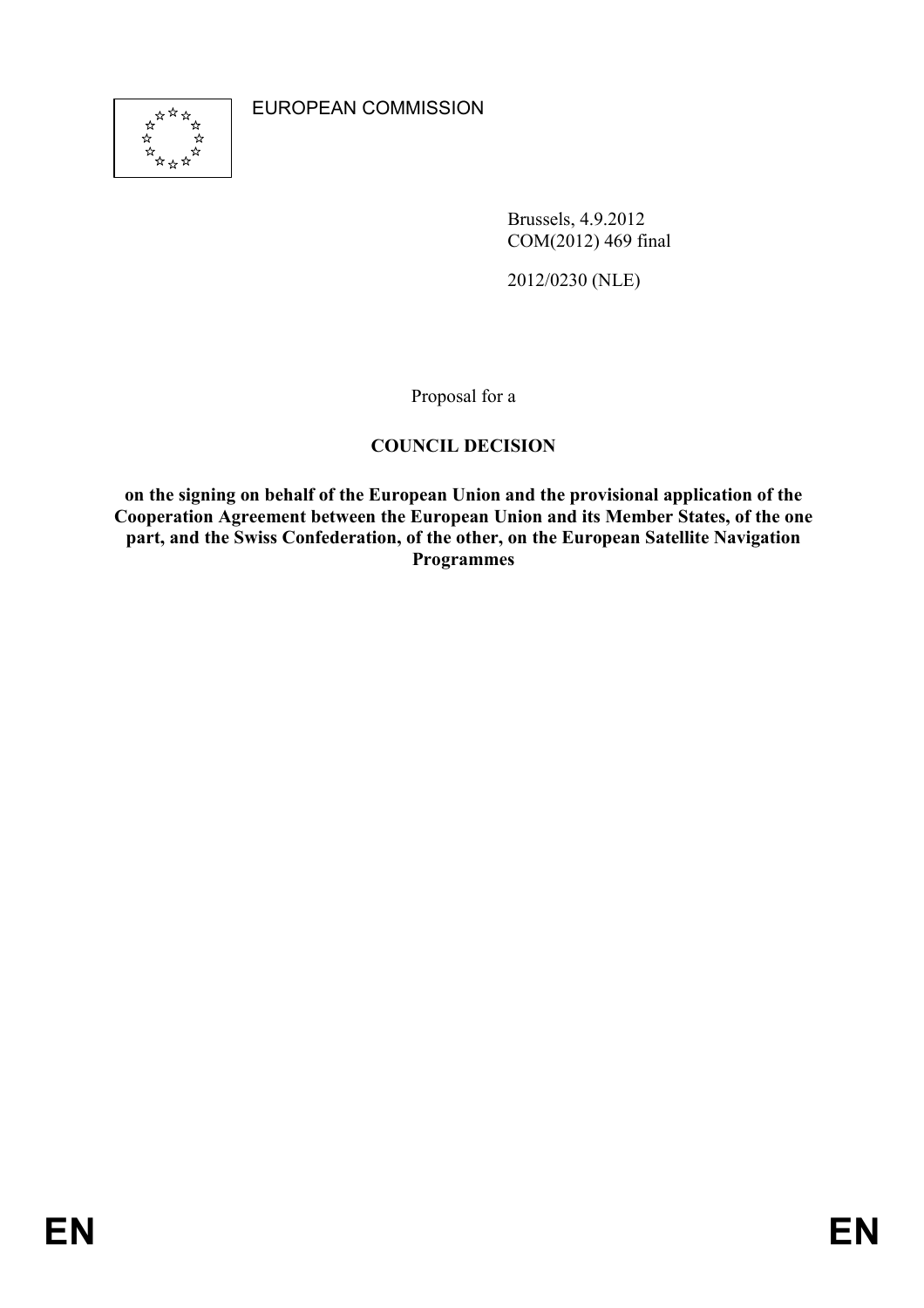# **EXPLAATORY MEMORADUM**

# **1. COTEXT OF THE PROPOSAL**

# **1.1. Grounds for and objectives of the proposal**

Technological, geographical and financial reasons have ensured Switzerland an important role in the European GNSS (Global Navigation Satellite Systems) programmes. Switzerland provides critical technology to the Galileo programme. This Agreement aims to settle the principles of cooperation in general and the rights and obligations of Switzerland in areas such as security and export control. The Agreement has been negotiated on the basis of negotiation directives adopted by the Council on 29 June 2010.

Articles 4(5) and 6(4) of Regulation (EC) No 683/2008 of the European Parliament and of the Council of 9 July 2008 on the further implementation of the European satellite navigation programmes (EGNOS and Galileo) allow for the possibility for third countries to provide additional funding to the European GNSS programmes in accordance with conditions to be laid down in Agreements pursuant to Article 218 of the Treaty on the Functioning of the European Union.

The Agreement is limited to topics that are necessary to allow close cooperation with Switzerland. The construction and management of Galileo and EGNOS as EU-wide programmes highlight the need for common approaches and working methods between all Member States and some third countries such as Norway and Switzerland. The rules for these topics need to be set by the governments and coherently enforced Europe-wide. The Commission as programme manager acting on behalf of the Union, the owner of the system, needs to take all reasonable measures to induce this coherence. Failing to do this would increase security risks.

## **1.2. General context**

Switzerland is one of the Union's closest third country cooperation partners in the Galileo programme since the early days of the programme. Switzerland has contributed politically, technically and financially to all phases of the Galileo programme through its membership in the European Space Agency (ESA) and its informal participation in the Galileo-specific EU governance structures over the years. This Agreement will formalise and deepen this close integration of Switzerland in the European GNSS programmes. Without this agreement, there would be uncertainty about the nature of the collaboration in areas such as security, export control, standardisation, certification and radio spectrum. Moreover, the Agreement allows the EU to set overall principles including safeguard measures in the areas of security and export control.

# **1.3. Existing provisions in the area of the proposal**

Cooperation of Switzerland in Galileo will be organised in the enclosed Agreement to provide an umbrella for the cooperation including principles of future cooperation and complementary provisions concerning cooperation in security, standardisation and certification.

# **1.4. Consistency with the other policies and objectives of the Union**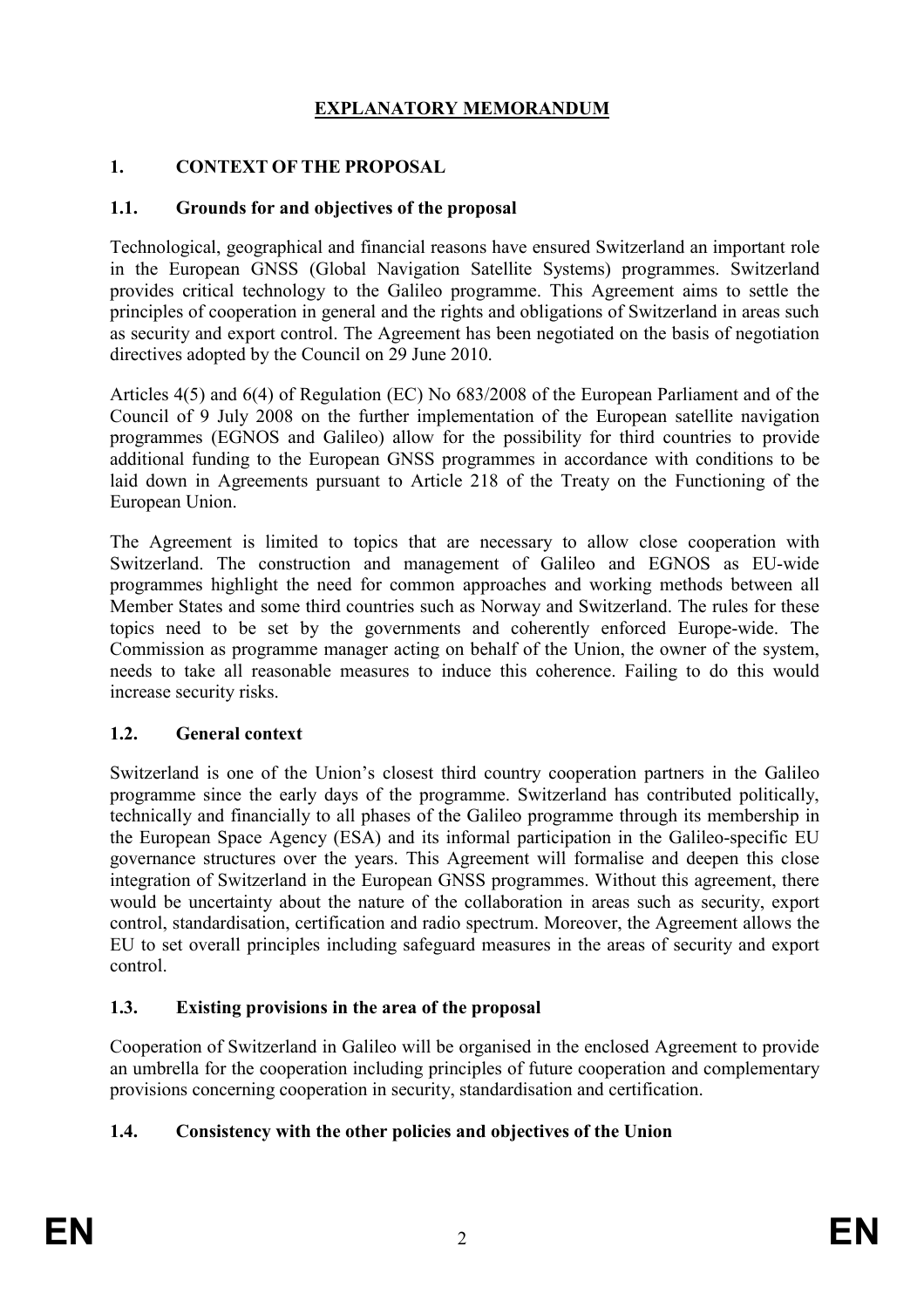The proposal is in line with the policy of integrating into the European GNSS programmes certain third countries that are Member of ESA and therefore participated in the Galileo and EGNOS programmes from the beginning. Moreover, it supports the objectives of the Commission in reinforcing the Union aspect of cooperation in policies relevant to nonproliferation.

#### **2. RESULTS OF COSULTATIOS WITH THE ITERESTED PARTIES AD IMPACT ASSESSMETS**

## **2.1. Consultation of interested parties**

## *Consultation methods, main sectors targeted and general profile of respondents*

The Special Committee of the Council, authorities of the Member States and Switzerland have been consulted through bilateral meetings both at the stage of negotiation directives and during negotiations. The respondents included technical, security and transport experts of Member States and Swiss authorities, Ministries of Foreign Affairs, Defence and Interior, ESA and national space agencies.

#### *Summary of responses and how they have been taken into account*

These stakeholders have supported the close integration of Switzerland in cooperation in the European GNSS programmes matters and underlined the importance of including issues such as security and export control in the Agreement.

## **2.2. Collection and use of expertise**

#### *Scientific/expertise domains concerned*

Space technology/ ground facilities, Security/ Industrial and governmental security, information security and international law/ privileges and immunities

#### *Methodology used*

Meetings and exchange of information

#### *Main organisations/experts consulted*

EU MS ministries and space agencies ESA, space industry

#### *Summary of advice received and used*

The existence of potentially serious risks with irreversible consequences has not been mentioned.

There was a broad consensus over the principles of cooperation foreseen in the Agreement and the objective of closely integrating Switzerland in the programme including rights and corresponding obligations.

## *Means used to make the expert advice publicly available*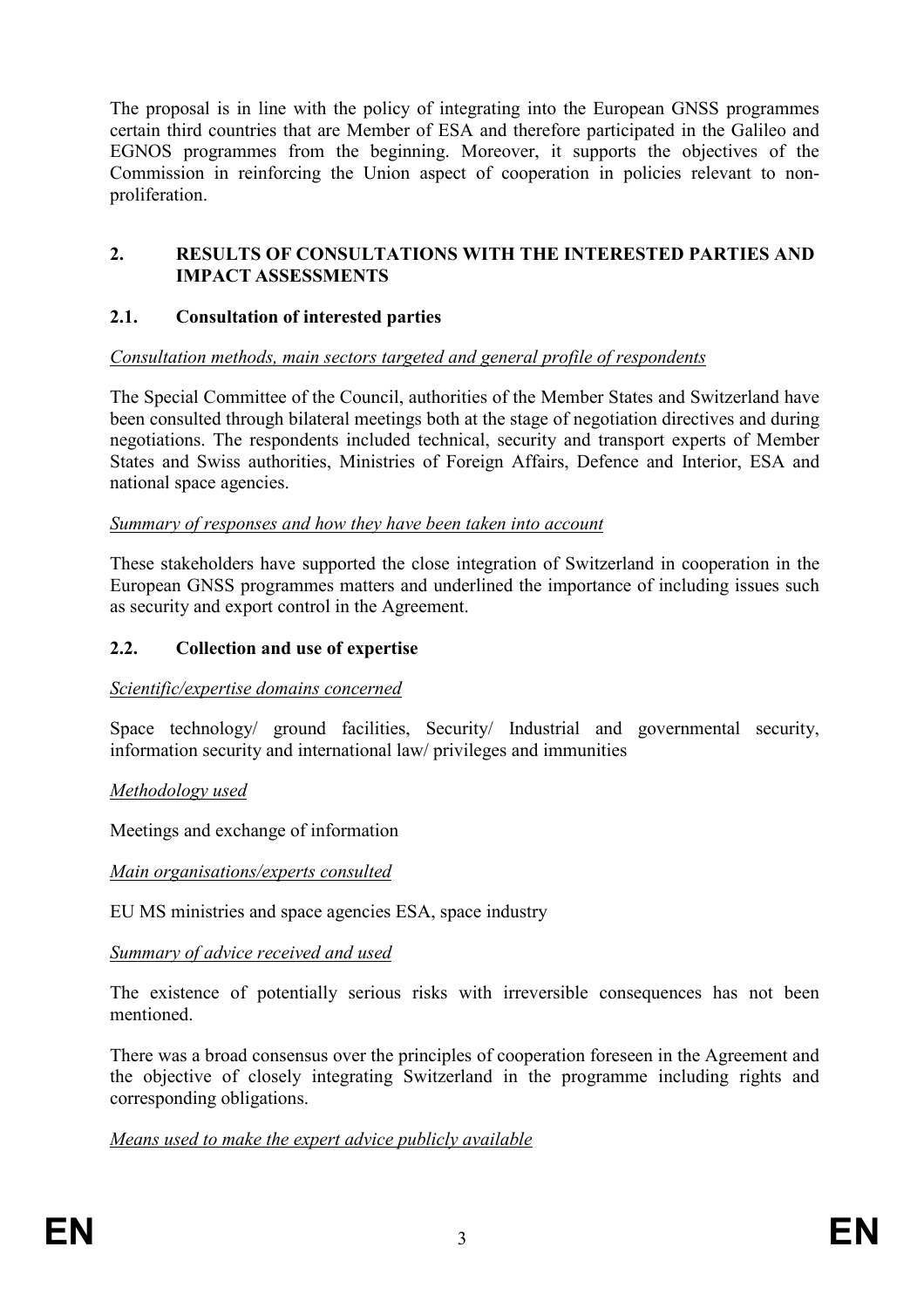The conclusions of the experts have not been made publicly available.

# **2.3. Impact assessment**

The action aims at ensuring a close involvement of Switzerland in the construction and operations phases of the Galileo and EGNOS programmes. These two initiatives contain significant industrial, economic and strategic components. The governance of the European GNSS programmes has been reformed in Regulation (EC) No 683/2008 whereby the focus has been shifted from a Public-Private-Partnership to programmes managed and systems owned by the Union. This evolution and the content of the cooperation with security implications require formal regulatory measures. Consequently, three options were considered to achieve this goal.

The first one was an association of Switzerland to the programme through a specific international cooperation body (Galileo International Board) grouping all third countries interested in the Galileo programme. After long discussions over this body with Switzerland and other third countries such as Norway, the option was abandoned. Switzerland felt it was unjust to have the same treatment as considerably less integrated non-European third countries that do not contribute financially to the programme.

The second option was the conclusion of the enclosed Agreement. This allowed practically to reinforce provisions on security and export control and to provide principles and messages paving the way for a mutually beneficial long term cooperative relationship, and to obtain additional funding.

The third option would have been no action at all. This would have led to uncertain relations in the area of GNSS with Switzerland.

# **3. LEGAL ELEMETS OF THE PROPOSAL**

# **3.1. Summary of the proposed action**

The Commission proposes to the Council to authorise the signing and provisional application of a Cooperation agreement on European Satellite Navigation Programmes between the EU, its Member States and Switzerland. Provisional application for the elements of the Agreement falling within the EU competence is a necessary measure to speed up the application of the Agreement and to receive the Swiss financial contribution to the programmes.

# **3.2. Legal basis**

Article 172 in conjunction with article 218(5) and the first subparagraph of Article 218(8) of the Treaty on the Functioning of the European Union.

# **3.3. Subsidiarity principle**

The subsidiarity principle applies insofar as the proposal does not fall under the exclusive competence of the Union.

The objectives of the proposal cannot be sufficiently achieved by the Member States for the following reasons.

The Galileo programme, whose costs are estimated at several billions of Euros, is a European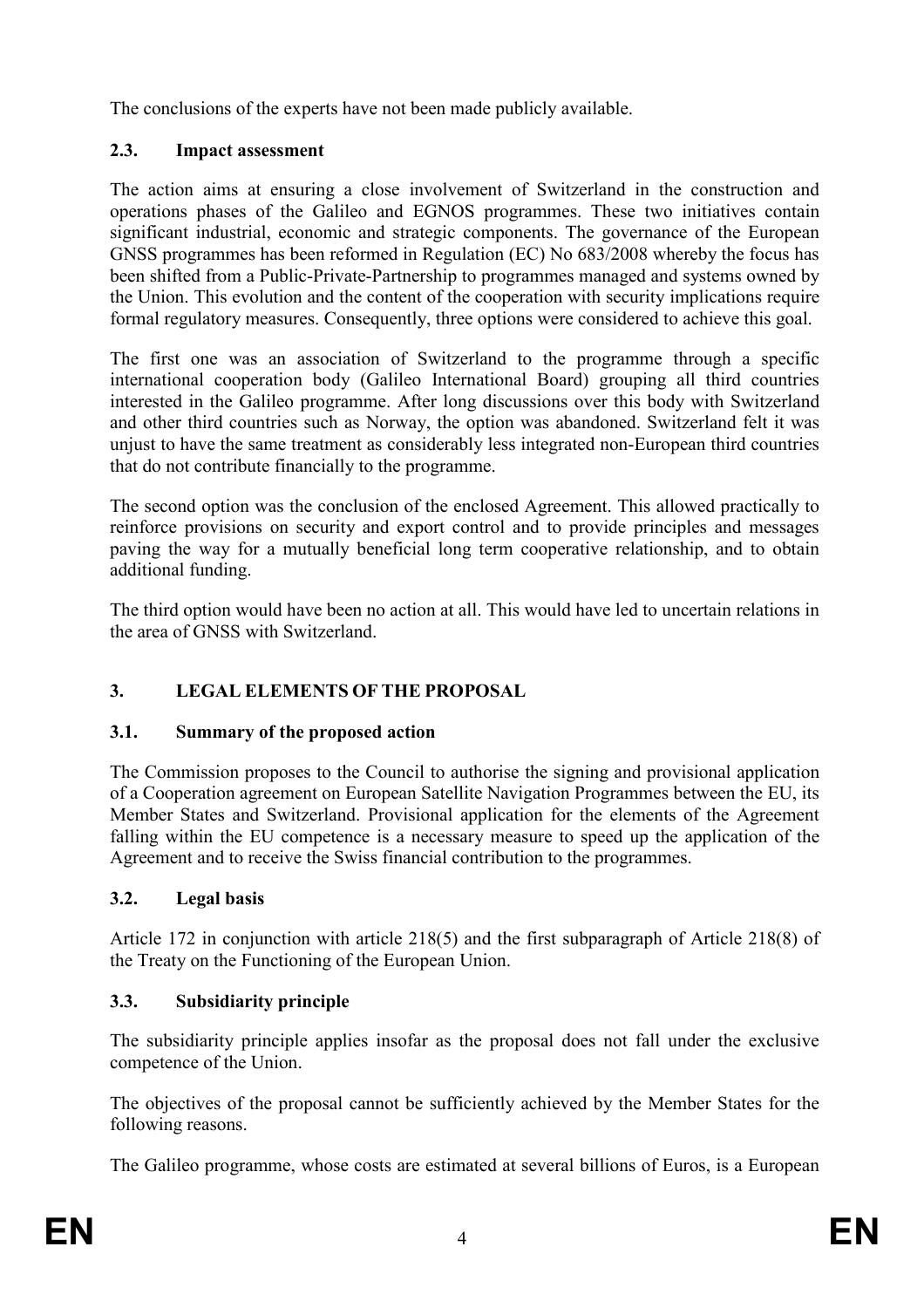initiative that no single state alone is willing to finance. The content of the proposed Agreement cannot be limited to any single Member State or a group of Member States but affects the Union as a whole and in some aspects has even a worldwide impact.

The industrial and technical knowledge in the space sector is spread over several European countries, including Switzerland, with no one state capable of mastering all of it. Without a coordinated effort and information sharing, the risks of agreeing on sub-optimal solutions with Switzerland would increase. Errors in the area of security could compromise the security of supply of export controlled components to the European GNSS programmes. This would drive up the costs of the programmes.

Also, the size and complexity of the European GNSS programmes require centralised and simple management structures and clear interfaces between the Union and third countries. A large network of bilateral relations with Switzerland would bear a high risk of inefficiencies, delays and contradictions which in an industrial project quickly translate into higher costs to be borne by the Union budget. Also, Member States acting individually might have smaller chances to impose principles and conditionality towards Switzerland than what is achieved through cooperation.

The Agreement is limited to the common principles and commitments of cooperation and to the specific issues forming part of the Union-owned European GNSS programmes. The Agreement relies on existing capabilities of the Member States (e.g. in export control, exchange of sensitive information) in the implementation of most provisions of the Agreement.

The proposal therefore complies with the subsidiarity principle.

# **3.4. Proportionality principle**

The proposal complies with the proportionality principle for the following reasons.

The Agreement is a traditional well-known instrument in international relations, defined in collaboration with existing expert working groups and to be approved by the existing decisionmaking structures. It does not establish new administrative structures.

## **3.5. Choice of instruments**

An international agreement is the sole instrument which ensures Union-wide coherency in relations with Switzerland in satellite navigation. Uniformity in application is particularly important in security which forms a major part of the Agreement. At the same time the Agreement allows flexibility as to the implementing measures in particular in the area of standardisation and certification where the Member States are key actors in the international organisations. The Treaties do not provide other viable options for regulating the relationships with a third country.

# **4. BUDGETARY IMPLICATIO**

The proposal has only a positive implication for the Union budget. Switzerland will financially participate in the European GNSS programmes following the same formula as for the Swiss participation in the  $7<sup>th</sup>$  EU RTD Framework Programmes (FP7). The Swiss contribution shall be calculated on the basis of the proportionality factor which is obtained by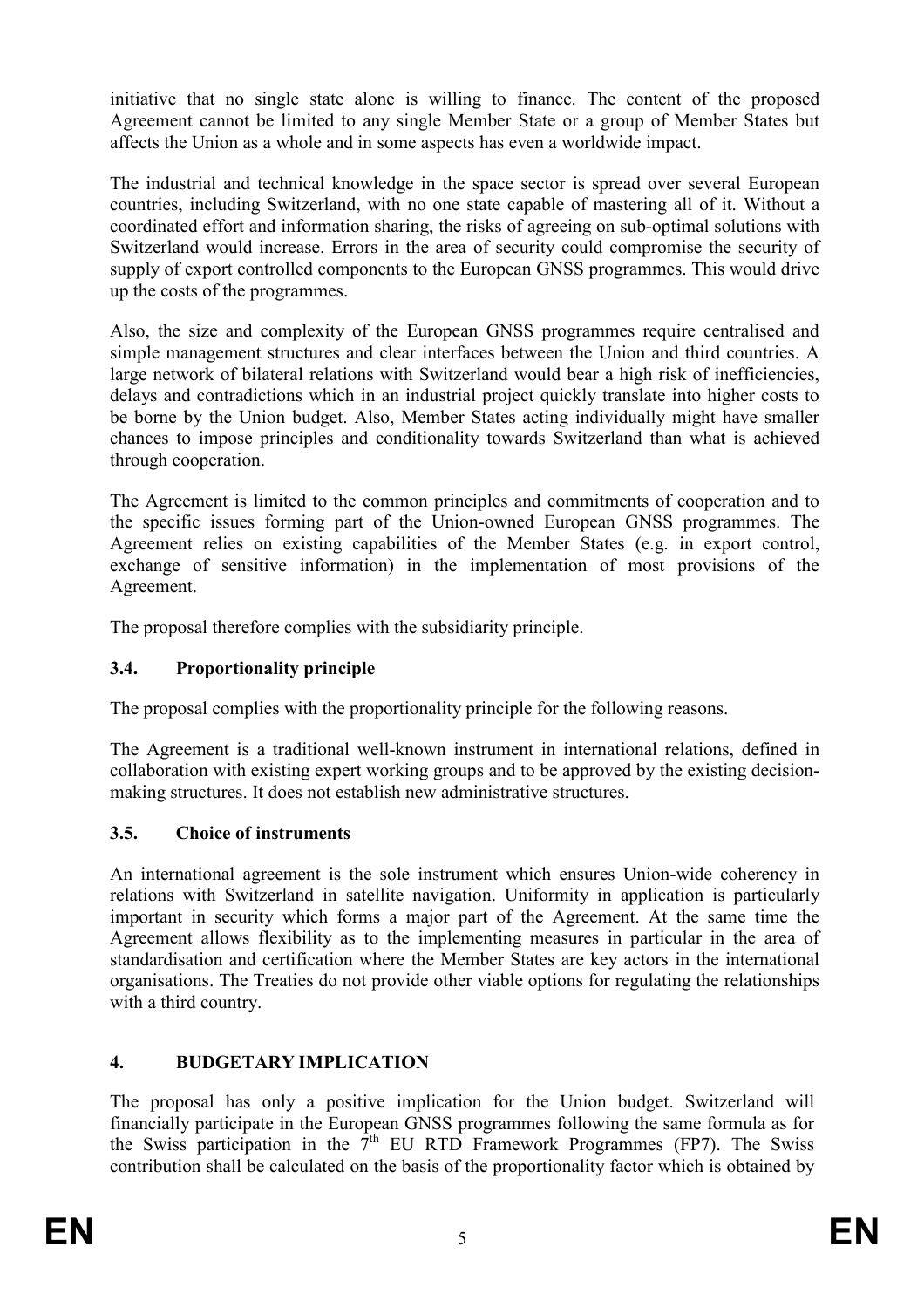establishing the ratio between Switzerland's gross domestic product, at market prices, and the sum of the gross domestic products, at market prices of the Member States of the European Union.

# **5. OPTIOAL ELEMETS**

The proposal includes a review clause.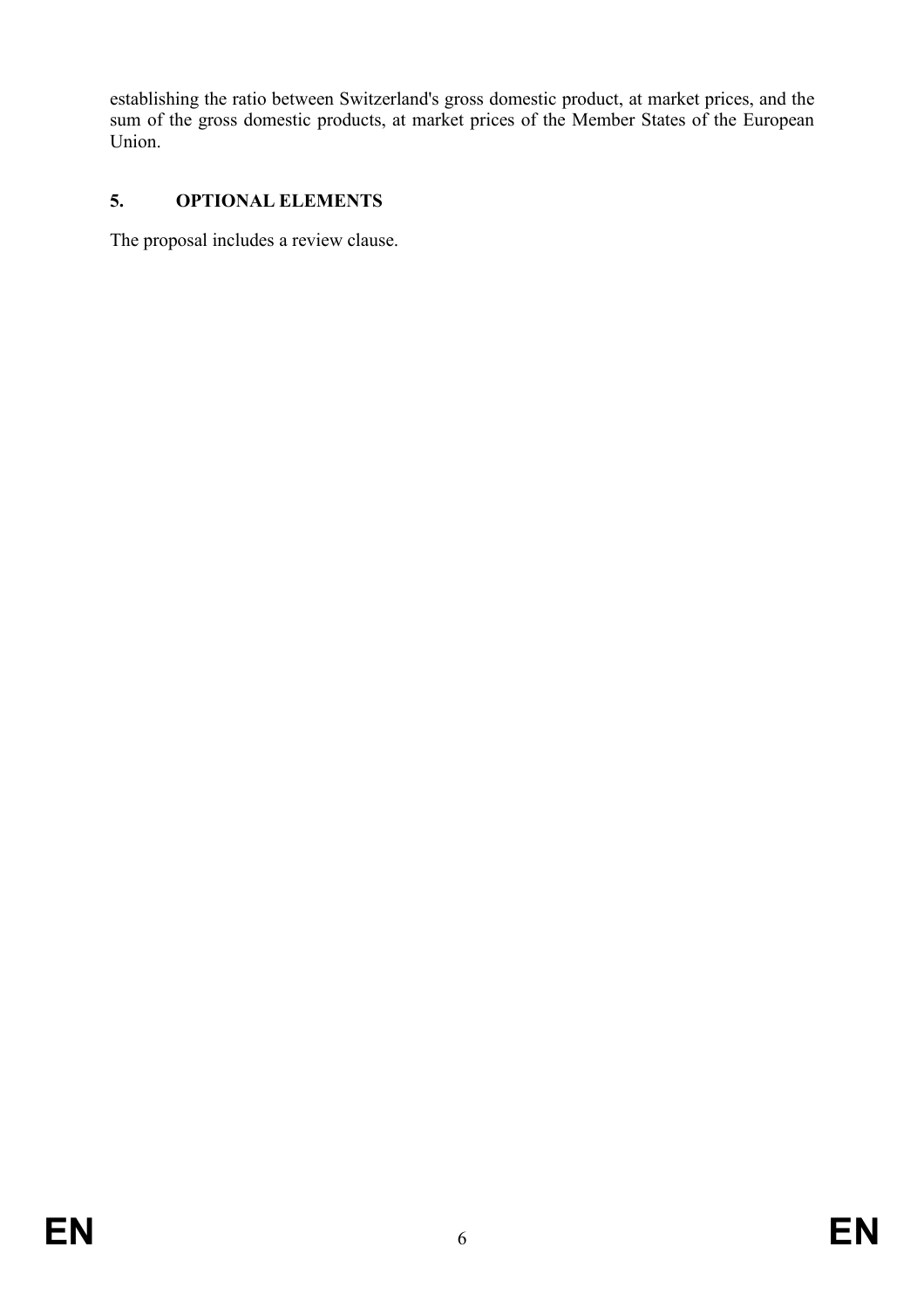#### 2012/0230 (NLE)

#### Proposal for a

# **COUNCIL DECISION**

#### **on the signing on behalf of the European Union and the provisional application of the Cooperation Agreement between the European Union and its Member States, of the one**  part, and the Swiss Confederation, of the other, on the European Satellite Navigation **Programmes**

#### THE COUNCIL OF THE EUROPEAN UNION,

Having regard to the Treaty on the Functioning of the European Union, and in particular Article 172 in conjunction with Article 218(5) thereof,

Having regard to the proposal from the European Commission,

Whereas:

- (1) By its Decision of 29 June 2010, the Council authorised the Commission to open negotiations with Switzerland for establishing a cooperation agreement on satellite navigation.
- (2) This cooperation agreement allows for Swiss participation in the European satellite navigation programmes. In return Switzerland will financially contribute to the programmes.
- (3) The negotiations were successfully concluded by the initialling of the Agreement on [xx 2012].
- (4) Therefore, the Agreement should be signed on behalf of the European Union, subject to its conclusion at a later date.
- (5) In view of ensuring the immediate implementation and the appropriate Swiss participation in the programmes elements falling within the European Union's competence should be provisionally applied in accordance with Article 27(2) of the Agreement,

HAS ADOPTED THIS DECISION:

## *Article 1*

The signing of the Cooperation Agreement on Satellite Navigation between the European Union and its Member States and Switzerland is hereby approved on behalf of the Union, subject to the conclusion of the said Agreement.

The text of the Agreement is attached to this Decision.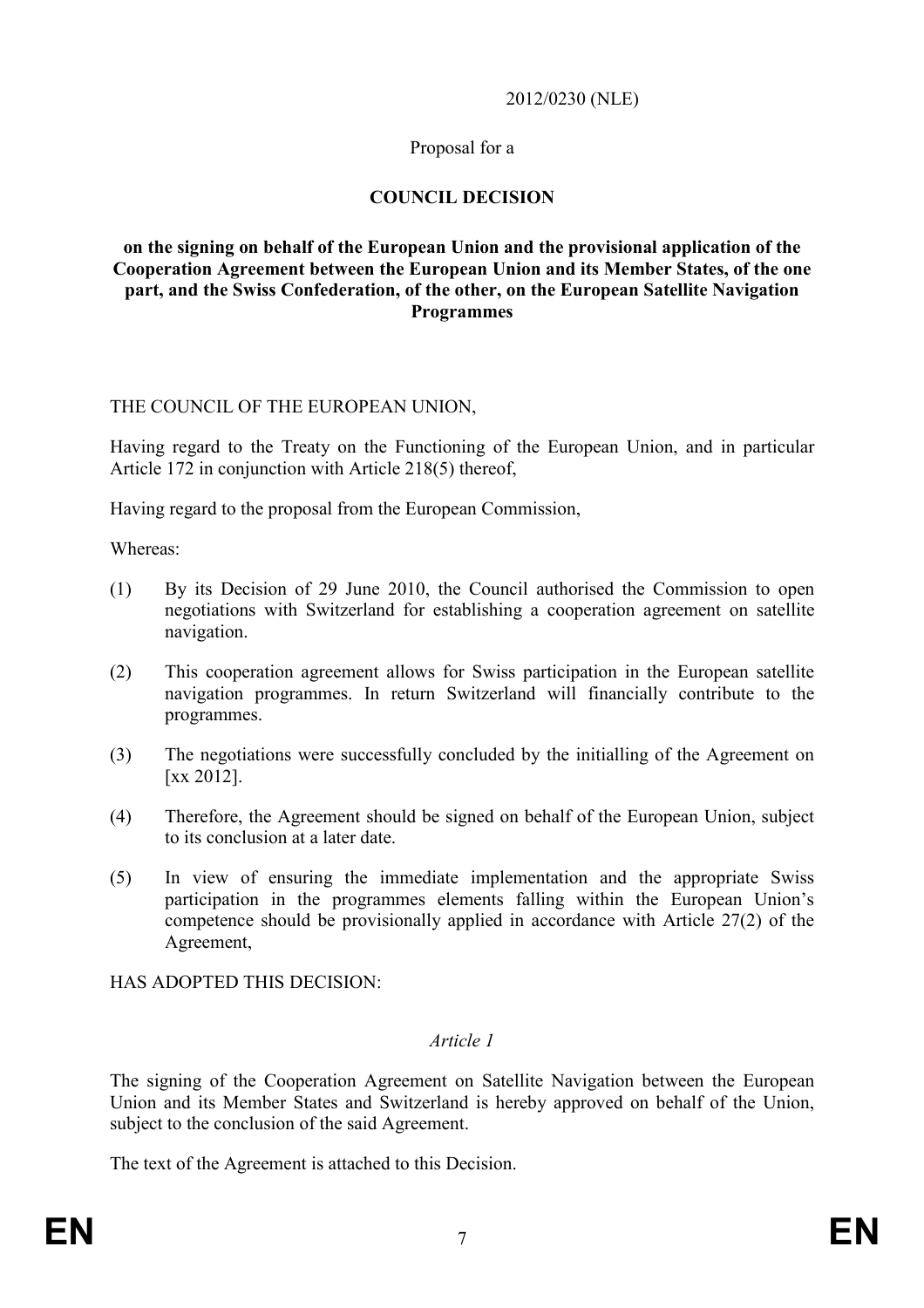#### *Article 2*

The Council Secretariat General shall establish the instrument of full powers to sign the Agreement, subject to its conclusion, for the person(s) indicated by the negotiator of the Agreement.

#### *Article 3*

The Agreement shall be applied on a provisional basis, in accordance with Article 27(2) of the Agreement, pending the completion of the procedures for its conclusion. The Commission shall publish a notice in the Official Journal of the European Union providing information on the date of provisional application of the Agreement.

#### *Article 4*

This Decision shall enter into force on the date of its adoption.

Done at Brussels,

#### *For the Council The President*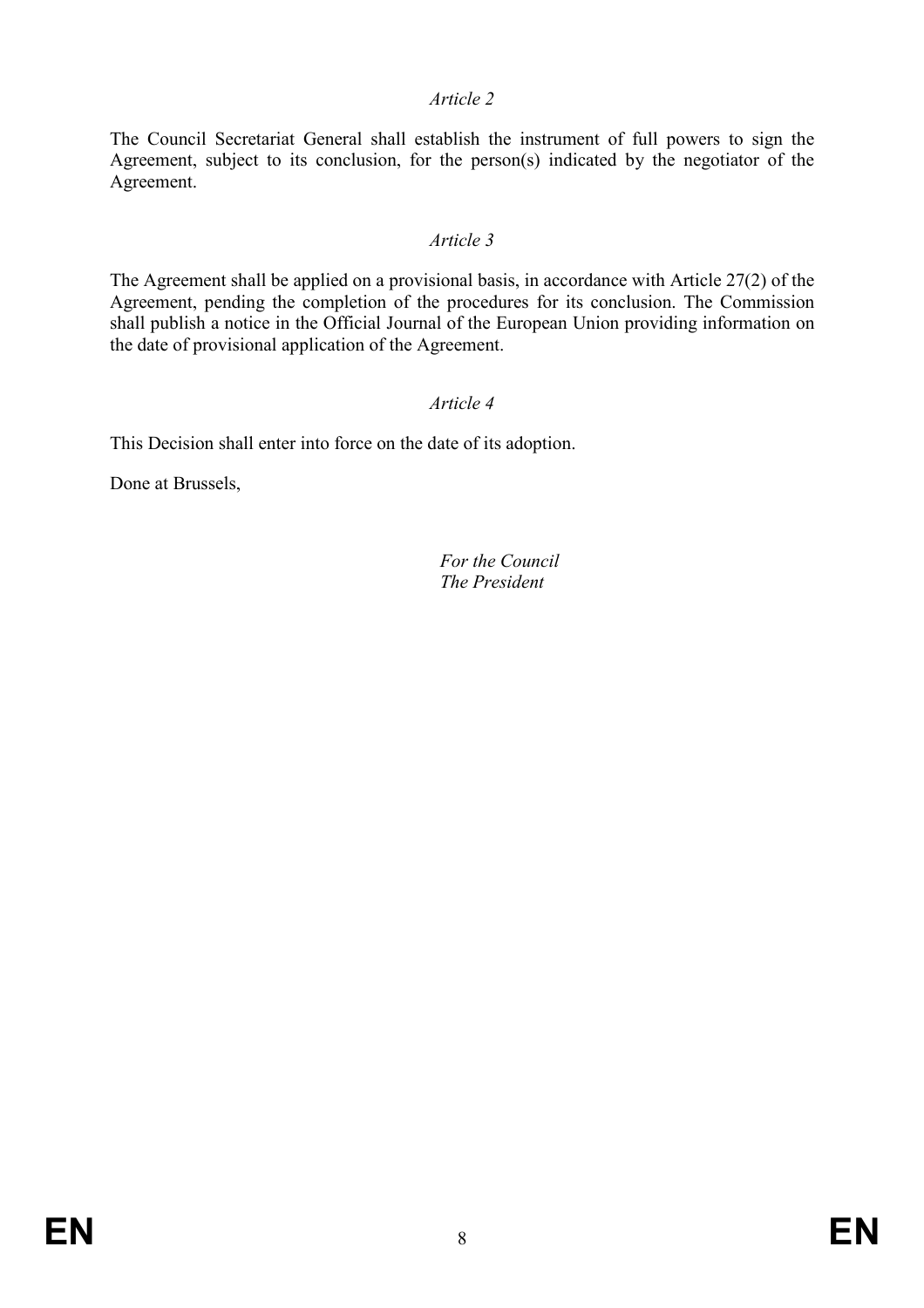#### **LEGISLATIVE FINANCIAL STATEMENT FOR PROPOSALS HAVING A BUDGETARY IMPACT EXCLUSIVELY LIMITED TO THE REVENUE SIDE**

#### **1. AME OF THE PROPOSAL:**

COOPERATION AGREEMENT BETWEEN THE EUROPEAN UNION AND ITS MEMBER STATES, OF THE ONE PART, AND THE SWISS CONFEDERATION, OF THE OTHER, ON THE EUROPEAN SATELLITE NAVIGATION PROGRAMMES.

#### 2. **BUDGET LINES:**

Chapter: 66

Article: 660

Item: 6600

Amount budgeted for the year concerned: p.m.

## **3. FIACIAL IMPACT**

The proposal has no financial impact on expenditure but has a financial impact on revenue – the effect is as follows:

 $(in \in)$ 

| Budget line | Revenue                                                                                         | 12 month period,<br>starting on | 2012       |
|-------------|-------------------------------------------------------------------------------------------------|---------------------------------|------------|
| Item $6600$ | Article $660$ ; Other assigned contributions $ 01/01/2012$<br>and refunds - Assigned<br>revenue |                                 | 20 000 000 |

| Situation following action             |      |            |                                       |                              |                                    |  |  |  |
|----------------------------------------|------|------------|---------------------------------------|------------------------------|------------------------------------|--|--|--|
|                                        | 2013 | 2014       | 2015                                  | 2016                         | .                                  |  |  |  |
| Article 660; 40 000 000<br>Item $6600$ |      | 20 050 870 | T <sub>o</sub><br>calculated<br>later | be To<br>calculated<br>later | be To<br>be<br>calculated<br>later |  |  |  |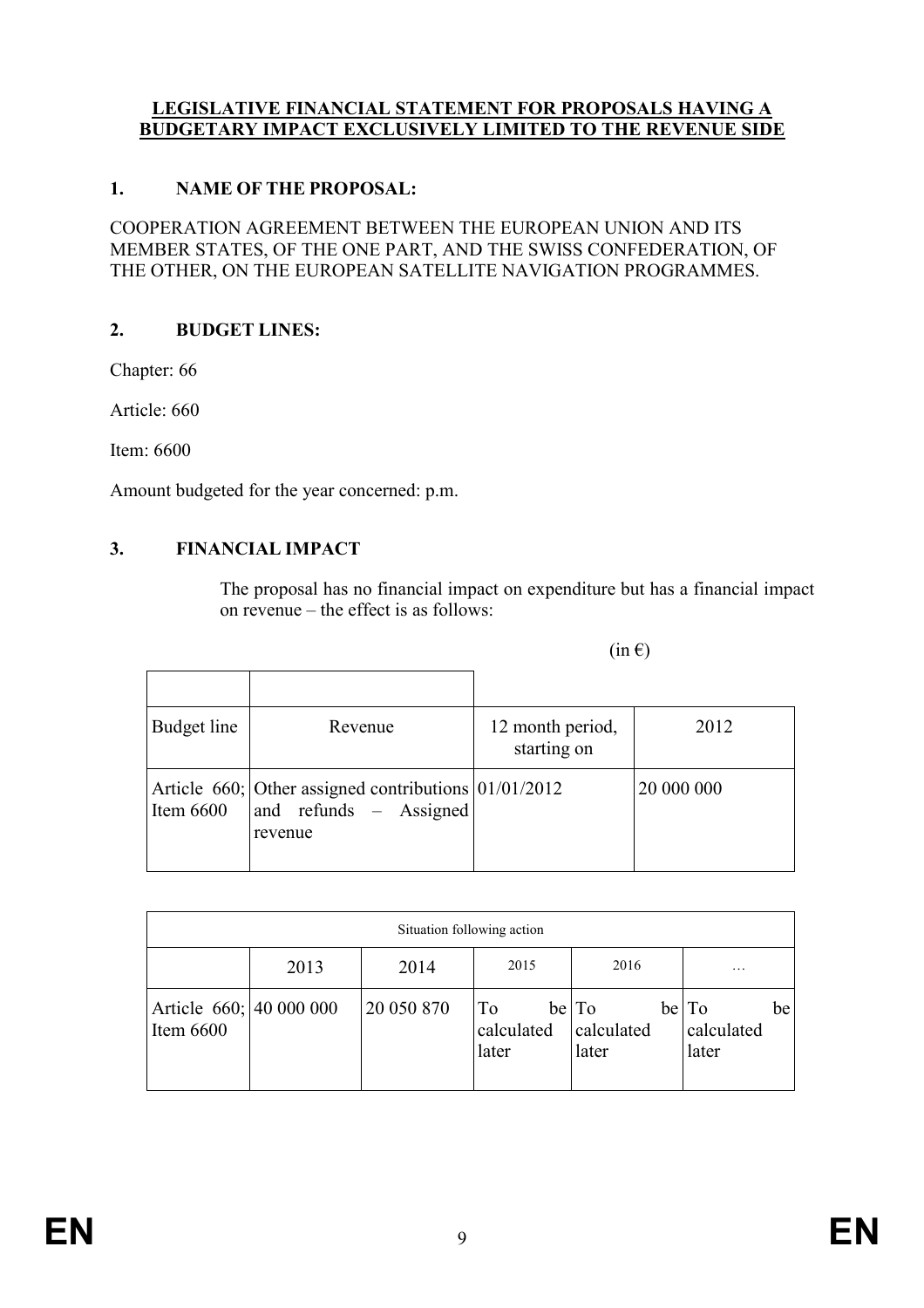# **4. ATI-FRAUD MEASURES**

# **5. OTHER REMARKS**

- (a) This EU-Switzerland GNSS Cooperation Agreement is of indefinite duration. The Swiss financial contribution to the European Satellite Navigation Programmes for the period 2008-2013 amounts to 60 000 000 € and for 2014 amounts to 20 050 870 €.
- (b) The Swiss financial contribution will be calculated on the proportionality factor spelled out in article 18 of the Agreement. For the period 2008-2013 this proportionality factor is applied on the amount of EUR 3 005 Million. From 2014 onwards the same proportionality factor will be applied on the annual budget appropriations of the European Satellite Navigation Programmes.